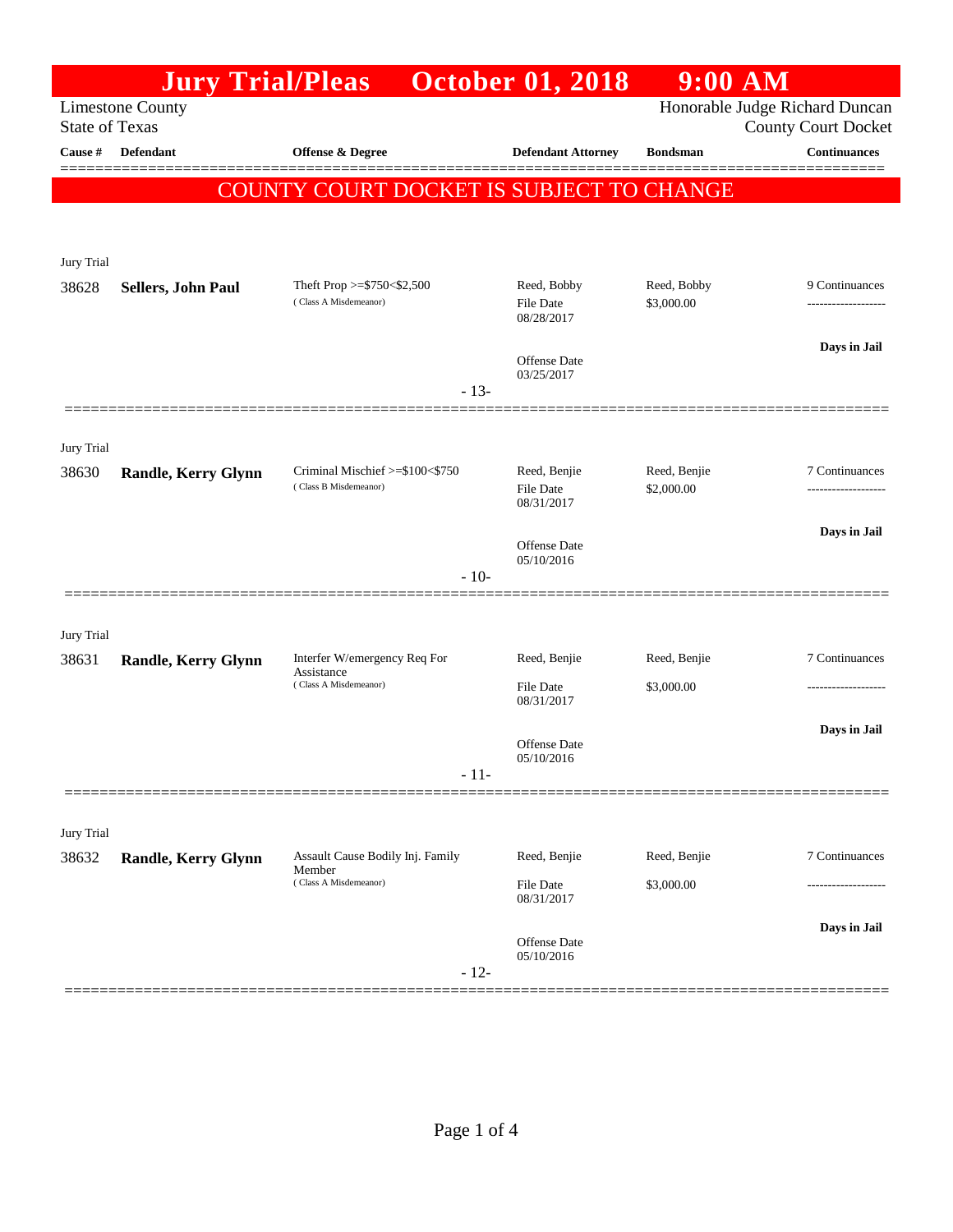|                       | <b>Jury Trial/Pleas</b>         |                                                    |       | <b>October 01, 2018</b>                           | $9:00$ AM                       |                                                              |
|-----------------------|---------------------------------|----------------------------------------------------|-------|---------------------------------------------------|---------------------------------|--------------------------------------------------------------|
| <b>State of Texas</b> | <b>Limestone County</b>         |                                                    |       |                                                   |                                 | Honorable Judge Richard Duncan<br><b>County Court Docket</b> |
| Cause #               | <b>Defendant</b>                | <b>Offense &amp; Degree</b>                        |       | <b>Defendant Attorney</b>                         | <b>Bondsman</b>                 | <b>Continuances</b>                                          |
|                       |                                 | COUNTY COURT DOCKET IS SUBJECT TO CHANGE           |       |                                                   |                                 |                                                              |
| Jury Trial            |                                 |                                                    |       |                                                   |                                 |                                                              |
| 38638                 | <b>Jones, David Brian</b>       | Assault Cause Bodily Inj.<br>(Class A Misdemeanor) |       | Moore, David E.<br><b>File Date</b><br>09/06/2017 | County Bail Bonds<br>\$5,000.00 | 6 Continuances                                               |
|                       |                                 |                                                    | $-7-$ | Offense Date<br>08/08/2017                        |                                 | Days in Jail                                                 |
| Jury Trial<br>38708   | <b>Kinney, Kenneth</b>          | Criminal Trespass                                  |       | Reed, Benjie                                      | Reed, Benjie                    | 7 Continuances                                               |
|                       | Dwayne, Sr.                     | (Class B Misdemeanor)                              |       | <b>File Date</b><br>10/26/2017                    | \$1,000.00                      |                                                              |
|                       |                                 |                                                    | - 8-  | Offense Date<br>12/26/2016                        |                                 | Days in Jail                                                 |
| Jury Trial            |                                 |                                                    |       |                                                   |                                 |                                                              |
| 38722                 | McGilvray, Caleb<br><b>Ryan</b> | Driving While Intoxicated                          |       | Burkeen, Daniel                                   | Freebird Bail Bonds             | 7 Continuances                                               |
|                       |                                 | (Class B Misdemeanor)                              |       | <b>File Date</b><br>11/07/2017                    | \$2,500.00                      |                                                              |
|                       |                                 |                                                    | $-9-$ | Offense Date<br>12/04/2016                        |                                 | Days in Jail                                                 |
|                       |                                 |                                                    |       |                                                   |                                 |                                                              |
| Jury Trial            |                                 |                                                    |       |                                                   |                                 |                                                              |
| 38756                 | Cruz, Julian Alberto            | Assault Causes Bodily Injury Family<br>Member      |       | Reed, Stephen M.                                  | Reed, Bobby                     | 5 Continuances                                               |
|                       |                                 | (Class A Misdemeanor)                              |       | File Date<br>12/08/2017                           | \$3,000.00                      |                                                              |
|                       |                                 |                                                    | $-1-$ | Offense Date<br>10/10/2017                        |                                 | Days in Jail                                                 |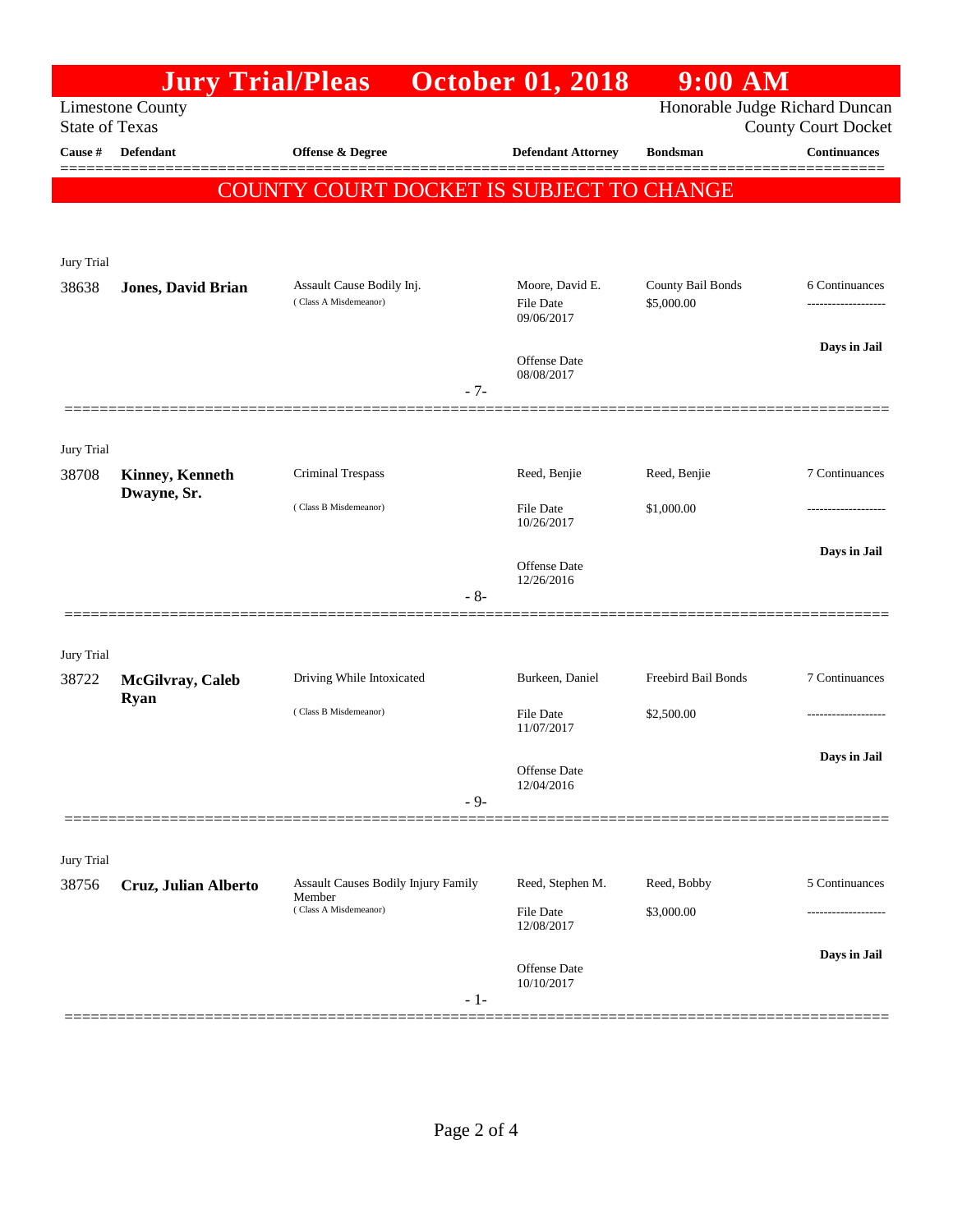|                       | <b>Jury Trial/Pleas</b>     |                                               | <b>October 01, 2018</b>        | $9:00$ AM                      |                                                   |
|-----------------------|-----------------------------|-----------------------------------------------|--------------------------------|--------------------------------|---------------------------------------------------|
| <b>State of Texas</b> | <b>Limestone County</b>     |                                               |                                | Honorable Judge Richard Duncan |                                                   |
| Cause #               | <b>Defendant</b>            | Offense & Degree                              | <b>Defendant Attorney</b>      | <b>Bondsman</b>                | <b>County Court Docket</b><br><b>Continuances</b> |
|                       |                             |                                               |                                |                                |                                                   |
|                       |                             | COUNTY COURT DOCKET IS SUBJECT TO CHANGE      |                                |                                |                                                   |
|                       |                             |                                               |                                |                                |                                                   |
| Jury Trial            |                             |                                               |                                |                                |                                                   |
| 38757                 | Cruz, Julian Alberto        | Assault Causes Bodily Injury Family<br>Member | Reed, Stephen M.               | Reed, Bobby                    | 5 Continuances                                    |
|                       |                             | (Class A Misdemeanor)                         | <b>File Date</b><br>12/08/2017 | \$3,000.00                     | ----------------                                  |
|                       |                             |                                               |                                |                                | Days in Jail                                      |
|                       |                             |                                               | Offense Date<br>10/10/2017     |                                |                                                   |
|                       |                             | $-2-$                                         |                                |                                |                                                   |
| Jury Trial            |                             |                                               |                                |                                |                                                   |
| 38769                 | <b>Elliott, James Devon</b> | Terroristic Threat Of Family/Household        | Aguilar, Joseph                | Freebird Bail Bonds            | 6 Continuances                                    |
|                       |                             | (Class A Misdemeanor)                         | File Date<br>12/13/2017        | \$3,000.00                     |                                                   |
|                       |                             |                                               |                                |                                | Days in Jail                                      |
|                       |                             |                                               | Offense Date<br>10/04/2017     |                                |                                                   |
|                       |                             | $-3-$                                         |                                |                                |                                                   |
|                       |                             |                                               |                                |                                |                                                   |
| Jury Trial<br>38770   | Jennings, Patricia          | Assault Causes Bodily Injury Family           | Moore, David E.                | Moore, David                   | 6 Continuances                                    |
|                       | Joanne                      | Member                                        |                                |                                |                                                   |
|                       |                             | (Class A Misdemeanor)                         | File Date<br>12/14/2017        | \$2,500.00                     |                                                   |
|                       |                             |                                               |                                |                                | Days in Jail                                      |
|                       |                             |                                               | Offense Date<br>10/20/2017     |                                |                                                   |
|                       |                             | $-6-$                                         |                                |                                |                                                   |
| Jury Trial            |                             |                                               |                                |                                |                                                   |
| 38821                 | Hendrix, Eric Dwight        | Assault Cause Bodily Inj.                     | Reed, Stephen M.               | Stephen Reed                   | 4 Continuances                                    |
|                       |                             | (Class A Misdemeanor)                         | File Date<br>02/12/2018        | \$1,500.00                     |                                                   |
|                       |                             |                                               |                                |                                | Days in Jail                                      |
|                       |                             |                                               | Offense Date<br>11/01/2017     |                                |                                                   |
|                       |                             | - 4-                                          |                                |                                |                                                   |